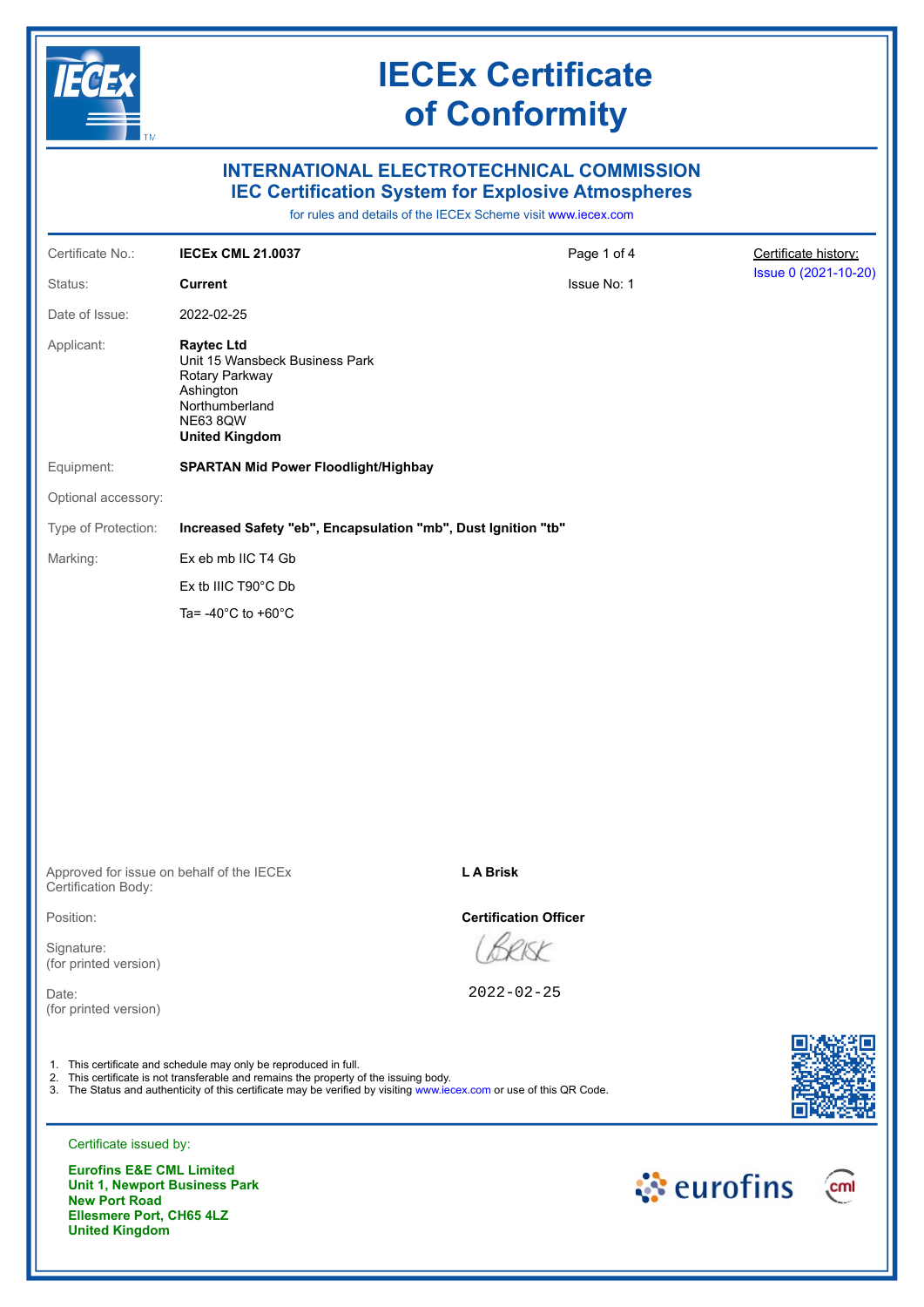

| Certificate No.:            | <b>IECEX CML 21.0037</b>                                                                                                                                                                                                                                                                                                                                                                                                                                                                                 | Page 2 of 4 |
|-----------------------------|----------------------------------------------------------------------------------------------------------------------------------------------------------------------------------------------------------------------------------------------------------------------------------------------------------------------------------------------------------------------------------------------------------------------------------------------------------------------------------------------------------|-------------|
| Date of issue:              | 2022-02-25                                                                                                                                                                                                                                                                                                                                                                                                                                                                                               | Issue No: 1 |
| Manufacturer:               | <b>Raytec Ltd</b><br>Unit 15 Wansbeck Business Park<br>Rotary Parkway<br>Ashington<br>Northumberland<br><b>NE63 8QW</b><br><b>United Kingdom</b>                                                                                                                                                                                                                                                                                                                                                         |             |
| Manufacturing<br>locations: |                                                                                                                                                                                                                                                                                                                                                                                                                                                                                                          |             |
|                             | This certificate is issued as verification that a sample(s), representative of production, was assessed and tested and found to comply with the<br>IEC Standard list below and that the manufacturer's quality system, relating to the Ex products covered by this certificate, was assessed and<br>found to comply with the IECEx Quality system requirements. This certificate is granted subject to the conditions as set out in IECEx Scheme<br>Rules, IECEx 02 and Operational Documents as amended |             |

#### **STANDARDS** :

The equipment and any acceptable variations to it specified in the schedule of this certificate and the identified documents, was found to comply with the following standards

| IEC 60079-0:2017<br>Edition: 7.0 | Explosive atmospheres - Part 0: Equipment - General requirements                                                                                                                          |
|----------------------------------|-------------------------------------------------------------------------------------------------------------------------------------------------------------------------------------------|
| IEC 60079-18:2017<br>Edition:4.1 | Explosive atmospheres - Part 18: Protection by encapsulation "m"                                                                                                                          |
| IEC 60079-31:2013<br>Edition:2   | Explosive atmospheres - Part 31: Equipment dust ignition protection by enclosure "t"                                                                                                      |
| IEC 60079-7:2017<br>Edition: 5.1 | Explosive atmospheres - Part 7: Equipment protection by increased safety "e"                                                                                                              |
|                                  | This Certificate <b>does not</b> indicate compliance with safety and performance requirements<br>a tha an than a tha a coileann a choile a bhail a tha tha a Otama damha. Batail a bhaile |

other than those expressly included in the Standards listed above.

### **TEST & ASSESSMENT REPORTS:**

A sample(s) of the equipment listed has successfully met the examination and test requirements as recorded in:

Test Report:

[GB/CML/ExTR22.0038/00](https://www.iecex-certs.com/#/deliverables/REPORT/81548/view)

Quality Assessment Report:

[GB/SIR/QAR13.0018/09](https://www.iecex-certs.com/#/deliverables/REPORT/80956/view)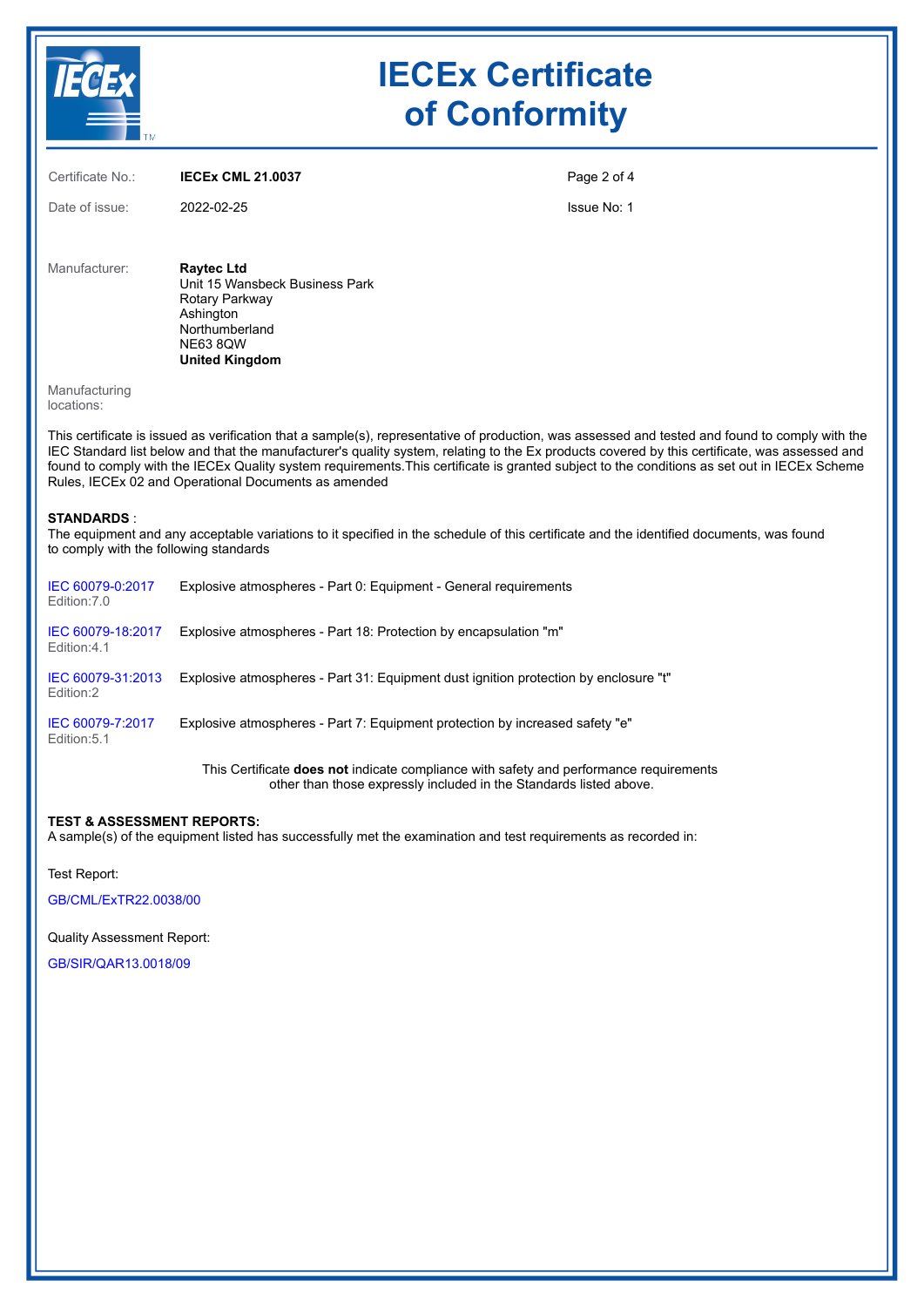

Certificate No.: **IECEx CML 21.0037**

Page 3 of 4

Issue No: 1

#### **EQUIPMENT:**

Equipment and systems covered by this Certificate are as follows:

The Spartan Mid Power Floodlight/Highbay are suitable for installation in Zone 1 environments with different mounting arrangements and orientations

Refer to Annex for full description and conditions of manufacture.

**SPECIFIC CONDITIONS OF USE: NO** TBD

Date of issue: 2022-02-25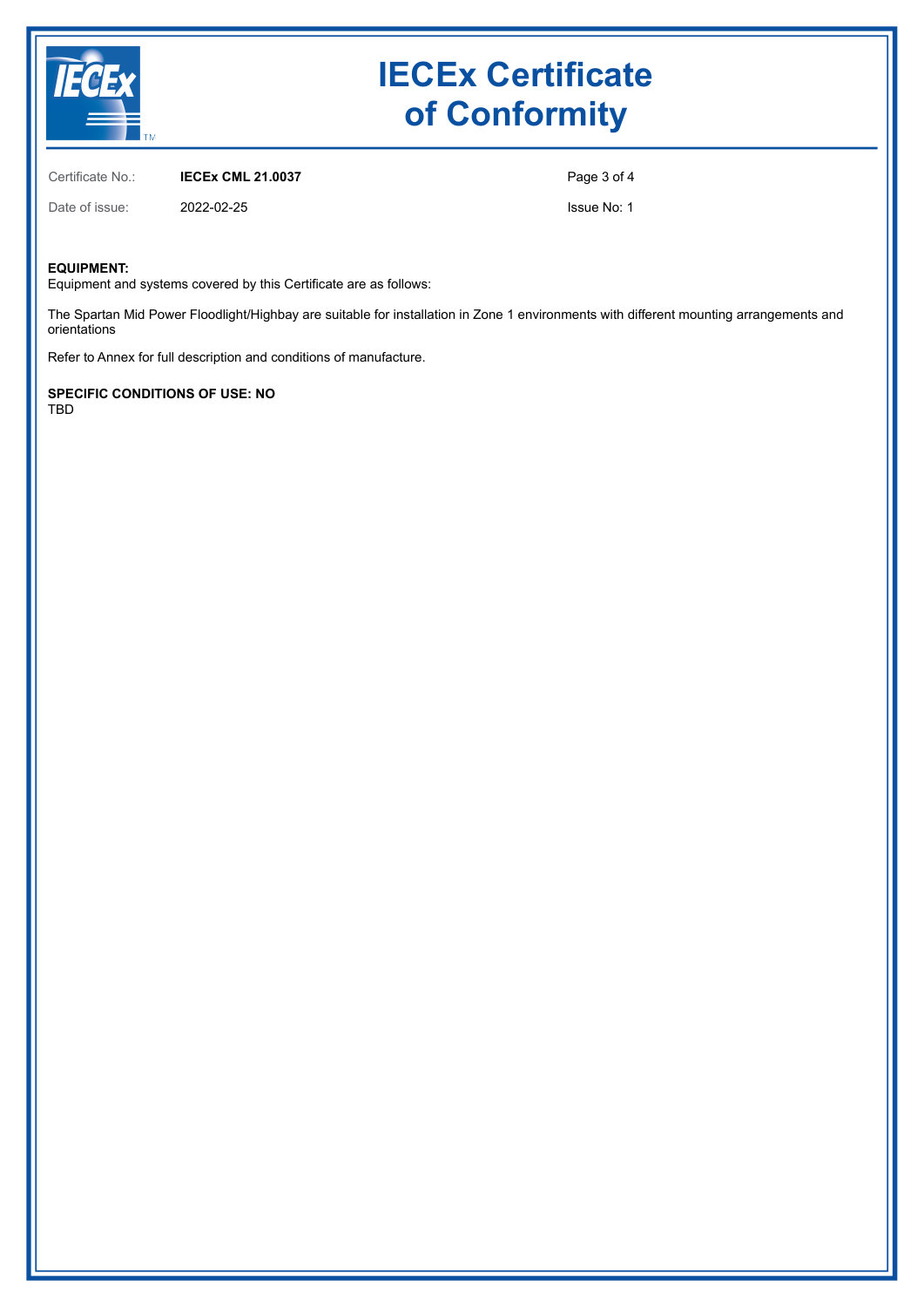

Certificate No.: **IECEx CML 21.0037**

Date of issue: 2022-02-25

Page 4 of 4

Issue No: 1

#### **DETAILS OF CERTIFICATE CHANGES (for issues 1 and above) Issue 1:**

This variation introduces the following modifications:

- 1. To implement changes to the electronics/wiring diagram and the addition of a corrected electronic component tolerance list.
- 2. Introduction of dimensional changes to the encapsulated power supply.
- 3. Introduction of an optional anti-static self-adhesive film.
- 4. To implement changes to the condition of manufacture to standardise the routine dielectric strength test requirements.
- 5. The removal of drawing 1250-A-0003 from technical documents list
- 6. To update the product description to clarify the internal connection facilities.

#### **Annex:**

[IECEx CML 21.0037 Iss. 1 Certificate Annex.pdf](https://www.iecex-certs.com/#/deliverables/CERT/59550/view)